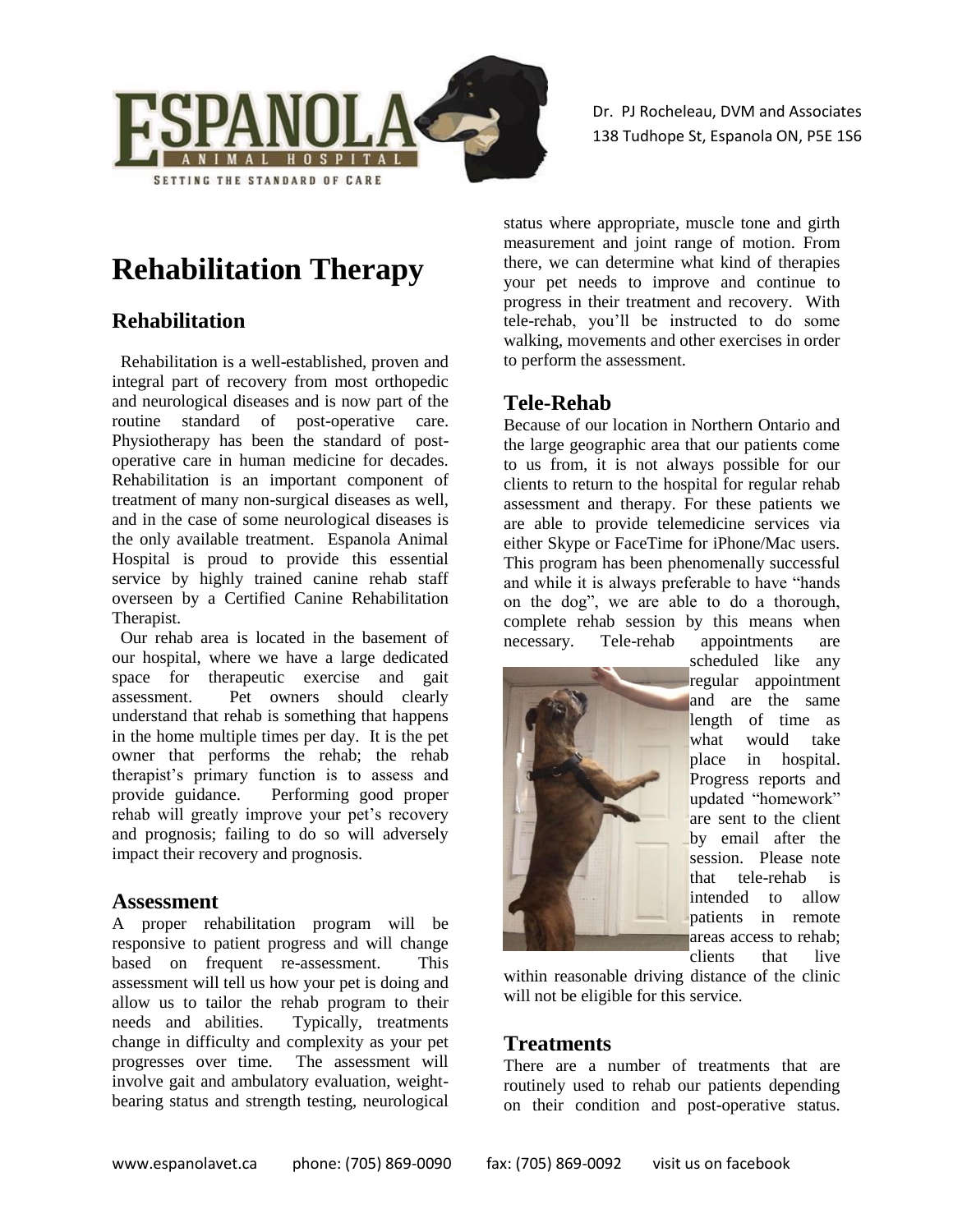

Dr. PJ Rocheleau, DVM and Associates 138 Tudhope St, Espanola ON, P5E 1S6

Some of the various treatments that we employ are described below.

Modalities – in rehab, treatment modalities are generally those that involve the use of a machine that applies a treatment to a patient. Examples include therapy lasers, cryotherapy machines, NEMS or TENS machines and various treadmills. These are generally used early in treatment and are usually discontinued after the first few weeks of a patient's recovery.

Manual Therapies - include soft tissue and joint manipulations, massage, gait and stretching. For our neuro patients these therapies would include tactile and sensory exercises and gait repatterning. Goals for soft tissue manipulation are to reduce swelling, increase extensibility, improve joint range of motion, improve sensory and motor function and improve blood circulation. These therapies are often prescribed early in treatment as well and are discontinued after several weeks as the patient progresses.

Therapeutic Exercise - refers to specific exercises designed to improve one or more of strength, balance, co-ordination and sensory feedback. These exercises may involve the use of certain objects such as boxes, couch cushions, stairs, etc. Your pet will always be prescribed some therapeutic exercises as part of their homework that will change over time as your pet's recovery progresses and improves.

#### **How The Rehab Program Works**

For most patients, rehab sessions occur weekly. This allows enough time to pass to see changes occur and respond to them accordingly. Most of the conditions for which rehab is prescribed require about 6 weeks of structured rehab, but some may require more. Rehab appointments are scheduled based on the nature of the case (i.e. post-op cruciate repair, spinal disorder, post-op fracture repair, etc.) and are sold as a package. If more treatments are necessary, individual treatments may be purchased.

Please note that these packages and appointments are non-refundable nor are partial refunds given for unused appointments. It is the client's responsibility to ensure they are able to be present when appointments are booked. As we are charging for the rehab therapist's time, we are unable to refund or credit missed appointments so please be sure that you are able and willing to attend when signing your pet up.

Rehab appointments are available on Wednesday and Saturday afternoons. Due to the demands on our staff and the volume of patients treated at our facility, we are unfortunately not able to offer rehab outside these times at the present time.

Any questions or concerns can be addressed by email or a telephone call to the rehab technician or Dr. Rocheleau.



## **Cost:**

The cost of these procedures is as follows: **6 Session Pack:** \$200.00 + HST **Individual Sessions:** \$35.00 + HST **Laser Therapy - 6 sessions:** \$250.00 + HST **E-Stim Machine Rental: \$**100.00 + HST (\$75 returned on return of machine)